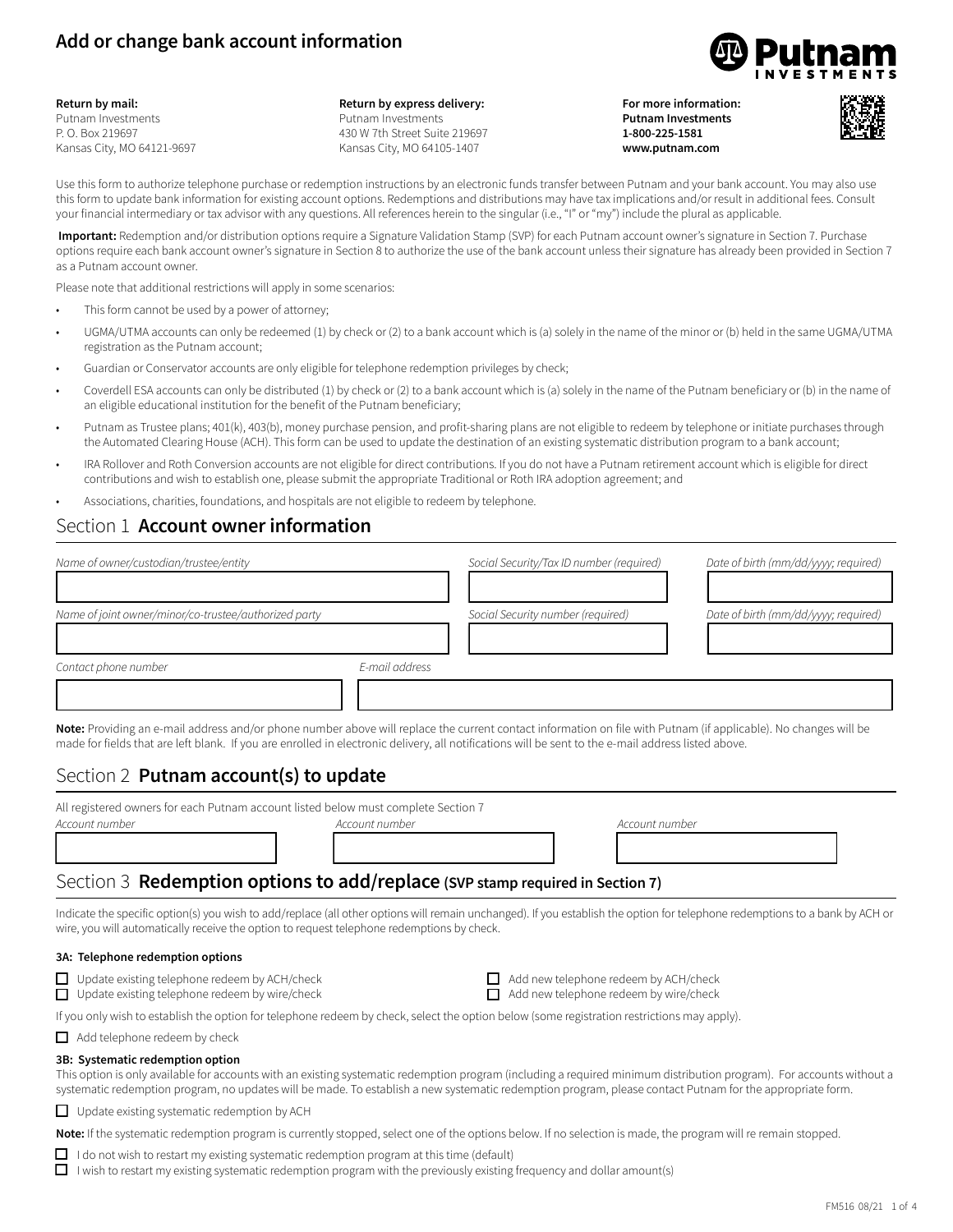### Section 4 **Purchase options to add/replace (bank owners not listed on the Putnam account must sign Section 8)**

Indicate the specific option(s) you wish to add/replace (all other options will remain unchanged). If you establish the option for telephone purchase by ACH, you will also be eligible for on-demand purchases by web.

### **4A: Telephone purchase option**

 $\Box$  Update existing telephone purchase by ACH  $\Box$  Add new telephone purchase by ACH

#### **4B: Systematic purchase option**

This option is only available for accounts with an existing systematic purchase program. For accounts without a systematic purchase program, no updates will be made. To establish a new systematic purchase program, please contact Putnam for the appropriate form.

Update existing Systematic purchase by ACH

**Note:** If the systematic purchase program is currently stopped, select one of the options below. If no selection is made, the program will remain stopped.

 $\Box$  I do not wish to restart my existing systematic purchase program at this time (default)

 $\Box$  I wish to restart my existing systematic purchase program with the previously existing frequency and dollar amount(s)

### Section 5 **Dividend and/or capital gain distribution options (SVP stamp required in Section 7)**

This option is only available for accounts with dividend and/or capital gain distributions already set to "cash" as either a check or by ACH to a bank account. For accounts with dividends/capital gains set to reinvest, no updates will be made. To update dividends/capital gains from reinvest to "cash," please submit the Distribution payment options authorization form.

 $\Box$  Update dividend distributions by ACH  $\Box$  Update capital gain distributions by ACH

## Section 6 **Bank account information**

Please provide your updated bank information below. A preprinted or web-generated voided check/deposit slip or a signed letter from the bank on bank letterhead must be attached. Each of these documents must include: bank name, name(s) as registered on the bank account, routing number and account number. If the authorized signer(s) of the bank account are not named on the voided check/deposit slip, then a signed letter from the bank on bank letterhead is required to confirm all authorized signers. Brokerage checks and investment company checks cannot be used for bank instructions as these checks do not contain the correct wiring information. Contact your investment company to obtain proper wire instructions on signed letterhead. Starter checks will not be accepted. **Please do not staple.**

### **Indicate the type of bank account you would like to use:**  $\Box$  Checking account  $\Box$  Savings account

**Note:** Putnam does not assess a fee for electronic transactions: however some banks/credit unions may assess a fee upon receipt. Please check with your financial institution for information regarding eligibility, fees, and applicable routing number(s) for Federal bank wire and/or ACH transactions.

| Name<br><b>Address</b><br>City, State, ZIP |                                                       | $\mathsf{DATE} \_\_\_\_\_\_\_\$ |
|--------------------------------------------|-------------------------------------------------------|---------------------------------|
| PAY TO THE<br>ORDER OF                     |                                                       | ¢<br><b>DOLLARS</b>             |
| memo:                                      |                                                       |                                 |
|                                            | $\mid$ : 123456789 $\mid$ : 000123456789 $\mid$ : 101 |                                 |

*ABA routing number of financial institution Bank account number*  $\frac{1}{4}$   $\frac{1}{4}$   $\frac{1}{4}$   $\frac{1}{4}$   $\frac{1}{4}$   $\frac{1}{4}$   $\frac{1}{4}$   $\frac{1}{4}$   $\frac{1}{4}$   $\frac{1}{4}$   $\frac{1}{4}$   $\frac{1}{4}$   $\frac{1}{4}$   $\frac{1}{4}$   $\frac{1}{4}$   $\frac{1}{4}$   $\frac{1}{4}$   $\frac{1}{4}$   $\frac{1}{4}$   $\frac{1}{4}$   $\frac{1}{4}$   $\frac{1}{4}$  *Name(s) of all bank account owner(s)*  $\frac{3}{2}$  43  $\frac{3}{2}$  43  $\frac{3}{2}$  43  $\frac{3}{2}$  43  $\frac{3}{2}$  43  $\frac{3}{2}$  43  $\frac{3}{2}$ 

 $\overline{a}$ 

**Some banks may utilize a different routing number for wire transactions. If you are opting into both ACH and wire transactions in Section 3 and your bank utilizes a different routing number for wires, please provide the wire capable routing number below:** 

*ABA wire routing number of financial institution (if different from ACH routing number)*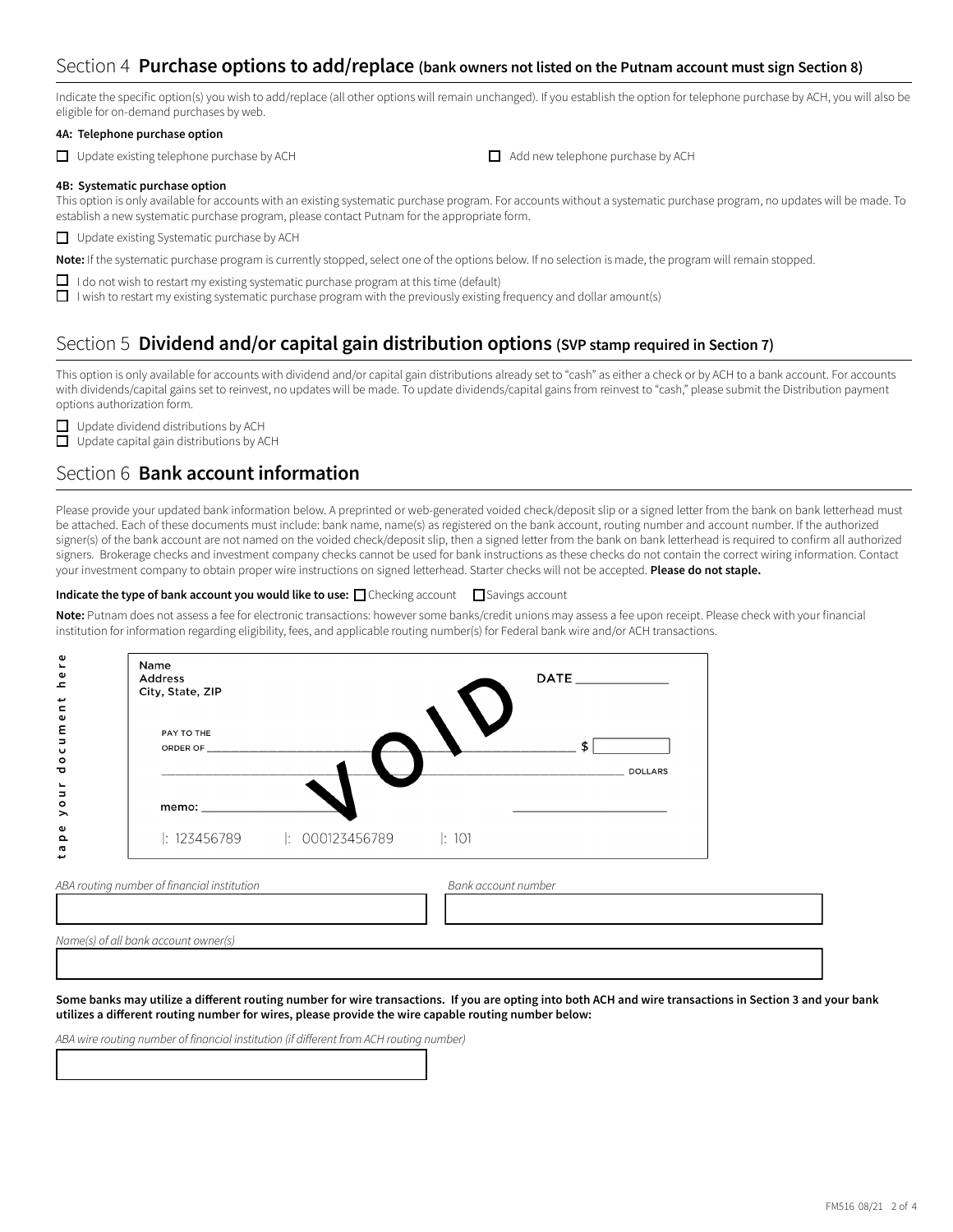## Section 7 **Putnam account owner authorization**

I authorize my bank/credit union to accept credit entries initiated by Putnam Investor Services, Inc., to my account and to credit, as requested, the same to my account, without responsibility for correctness thereof or for the existence of any further authorization relating thereto. I also authorize my bank/credit union to accept debit entries initiated by Putnam Investor Services, Inc., to reverse or otherwise correct any erroneous credit to my bank/credit union account. I agree to indemnify and hold harmless my bank/credit union, the Putnam funds, and Putnam Investor Services, Inc. for any loss, liability, or expense incurred from acting on these instructions. I also agree to waive any right under the NACHA Rules to rescind any instruction for ACH transactions that have already occurred at the time of the attempt to rescind. This waiver of the rescission right applies to both ACH investments in and ACH redemptions from the Putnam funds. This authorization may be terminated by me at any time by written notification to Putnam Investor Services, Inc., with reasonable time given to implement my request. Putnam Investor Services, Inc. may amend or terminate this agreement at any time. You will be notified before any such changes go into effect. For bank account information, Putnam does not assess a fee for federal bank wire and/or ACH transactions on your account(s). Some banks/credit unions may not offer ACH transactions or may charge a fee to conduct such transactions. Please check with your financial institution for information regarding eligibility, fees and applicable routing number(s) for federal bank wire and/or ACH transactions.

If you have notified Putnam Investor Services of an address change within the past 15 days, additional requirements may apply. Putnam will not be liable for unauthorized transactions if it employs reasonable procedures to confirm that instructions received by telephone are genuine. I agree to indemnify and hold harmless the Putnam funds, Putnam Investment Options, Putnam Investor Services, Inc., the State of Nevada, the Nevada College Savings Trust Fund and the Board of Trustees of the College Savings Plans of Nevada that may be involved in transactions authorized by telephone against any claim or loss in connection with any telephone transaction effected on my account. I authorize the bank/credit union to accept credit entries initiated by Putnam Investor Services, Inc., to the account designated in Section 6, and to credit the same account, without responsibility for correctness thereof or for the existence of any further authorization relating thereto. I agree to indemnify and hold harmless my bank/credit union, the Putnam funds, and Putnam Investor Services, Inc., for any loss, liability or expense incurred from acting on these instructions. I also agree to waive any right under the NACHA rules to rescind any instruction for ACH transactions which have already occurred at the time of the attempt to rescind. This waiver of the recision right applies to ACH liquidations from the Putnam funds. This authorization may be terminated by me at any time by written notification to Putnam Investor Services, Inc., with reasonable time given to implement my request.

My signature below also indicates that if I am designating an investment in a fund that I do not already own I have read the fund prospectus(es) and agree to the terms therein.

When updating any redemption/distribution instructions, a Signature Validation Program (SVP) stamp is required for each signature. An SVP stamp is a stamped assurance for non-financial transactions by a financial institution that indicates a signature is valid.

.<br>ا

 $\alpha$ 

*Signature of Owner, Trustee, or Authorized Signer (required)*

*Signature of Joint Owner, Co-Trustee, or Authorized Signer (required if applicable)*

|<br>|<br>|

.<br>.<br>.

| Print name of signature above |  |
|-------------------------------|--|
|-------------------------------|--|

33333334

*Current date (mm/dd/yyyy)*

*Print name of signature above*

*Current date (mm/dd/yyyy)*

 $\alpha$ 

33333334

**PLACE SVP STAMP BELOW**

#### **PLACE SVP STAMP BELOW**